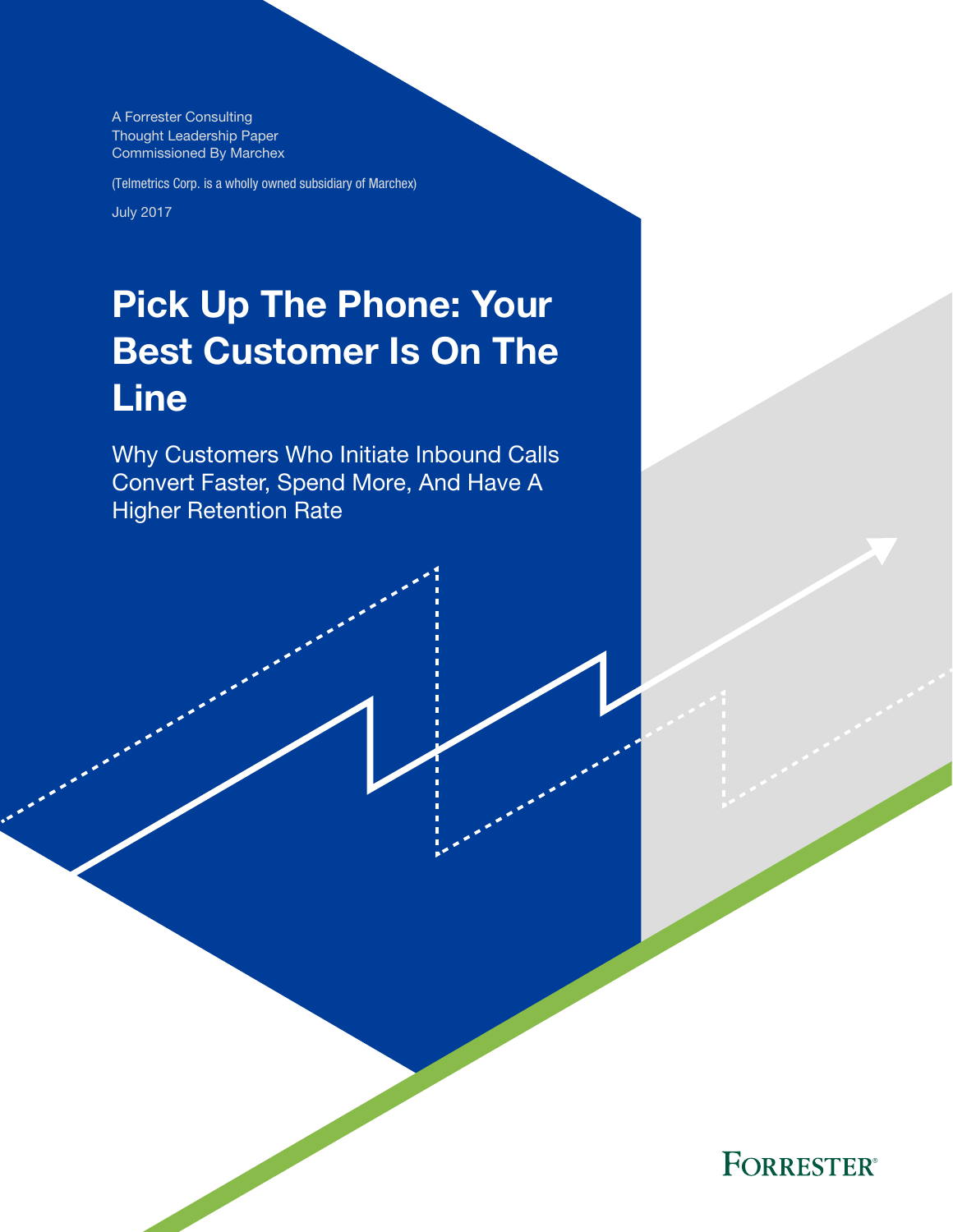# Table Of Contents

- 1 [Executive Summary](#page-2-0)
- 2 [Marketers Want To Be Customer-](#page-3-0)[Centric But Struggle To Do So](#page-3-0)
- 4 Marketers Manage Many Customer **[Touchpoints](#page-5-0)**
- **7 Marketers Must Prioritize Calling Customers**
- 10 [Key Recommendations](#page-11-0)
- 11 [Appendix](#page-12-0)

### ABOUT FORRESTER CONSULTING

Forrester Consulting provides independent and objective research-based consulting to help leaders succeed in their organizations. Ranging in scope from a short strategy session to custom projects, Forrester's Consulting services connect you directly with research analysts who apply expert insight to your specific business challenges. For more information, visit forrester.com/consulting.

© 2017, Forrester Research, Inc. All rights reserved. Unauthorized reproduction is strictly prohibited. Information is based on best available resources. Opinions reflect judgment at the time and are subject to change. Forrester®, Technographics®, Forrester Wave, RoleView, TechRadar, and Total Economic Impact are trademarks of Forrester Research, Inc. All other trademarks are the property of their respective companies. For additional information, go to forrester.com. [1-13WOOEJ]



Contributing Research: Forrester's B2C Marketing research group

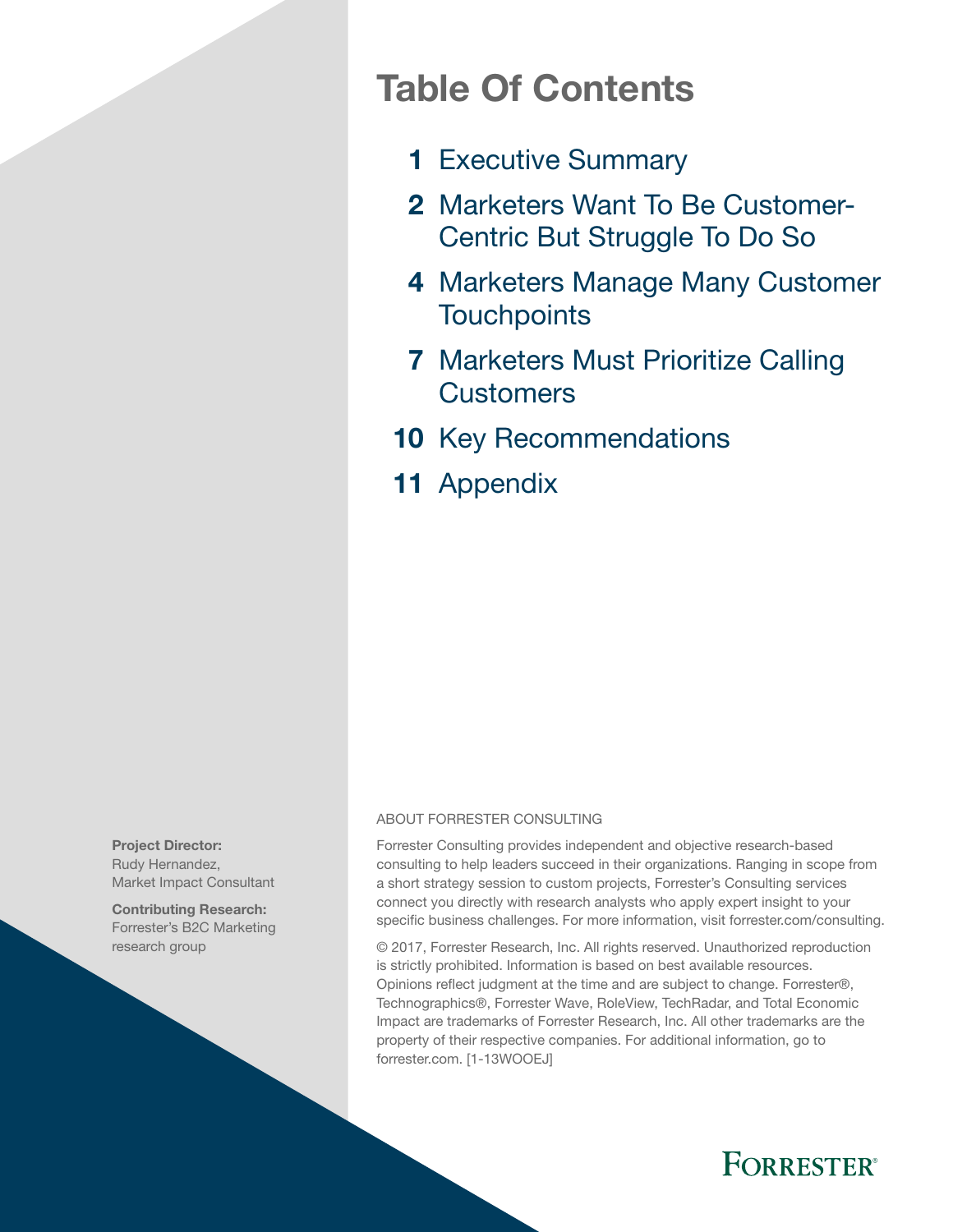<span id="page-2-0"></span>

The phone customer converts faster, spends more, and churns less.



# Executive Summary

We all know it: We are in a digital economy. Marketers will spend nearly half of their budget in 2021 on digital channels.<sup>1</sup> At the same time, customers will continue to adopt new technologies at a faster rate, consume more content digitally, and transact more online.

But marketers cannot ignore offline channels. Customers no longer see a difference between digital and physical. In fact, in this age of digital connectivity, inbound phone calls are on the rise. And it is often these customers who call directly to a business who are a marketer's most valuable asset.

In May 2017, Marchex commissioned Forrester Consulting to examine how customers who initiate an inbound call during the customer journey perform against those who do not. Through an online survey of 213 marketing decision makers in the US, we found that the phone customer converts faster, spends more, and churns less.

### KEY FINDINGS

- › Ads that prompt customers to initiate a phone call see higher engagement. Marketers in organizations deploying ads that initiate phone calls report that their other channels  $-$  online and offline  $-$  are more effective at increasing customer engagement than marketers in organizations that do not have these ads.
- › Customers initiating a phone call convert faster. Sixty percent of marketers say that those who initiate an inbound call in the course of the customer journey convert an average of 30% faster.
- › Customers initiating a phone call spend more. Sixty percent of marketers say that those who initiate an inbound call spend an average of 28% more.
- › Customers initiating a phone call have a higher retention rate. Fifty-four percent of marketers say that those who initiate an inbound call have a 28% higher retention rate.

# **FORRESTER**®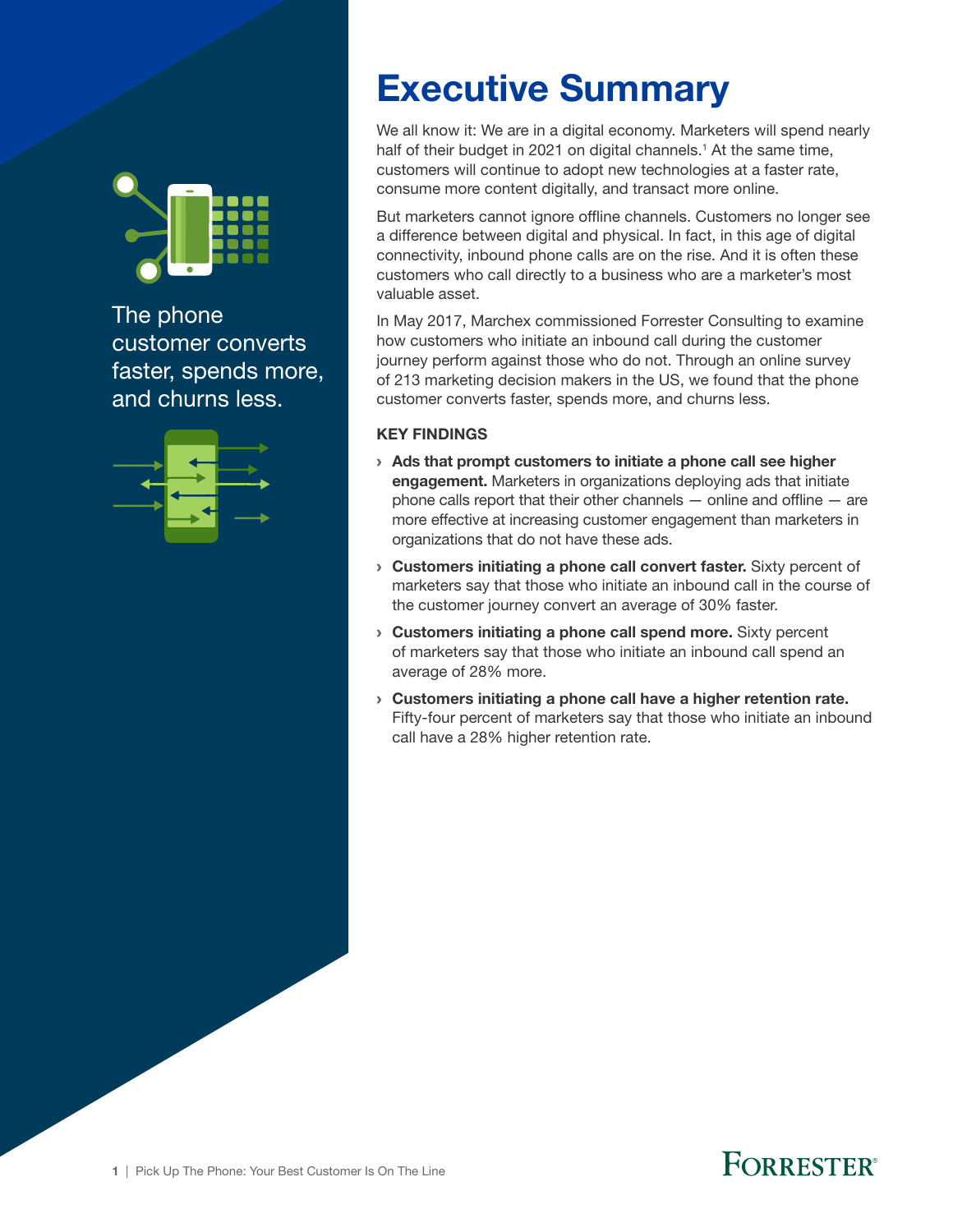# <span id="page-3-0"></span>Marketers Want To Be Customer-Centric But Struggle To Do So

Customer centricity is not just marketing speak — it's the guiding principle that organizations need to be successful today. Indeed, organizations now prioritize marketing objectives that ultimately seek to deliver value to customers in addition to traditional acquisition and retention goals. While customer centricity may be the goal, marketers still struggle to find the solution: Understanding the ever-shifting needs of consumers today is a consummate challenge for which no one has pinpointed the perfect answer.



In this study of US marketers, results confirm that:

- › Winning and retaining customers are top priorities. Customer loyalty is a high or critical priority for 80% of marketers, alongside the traditional acquisition (79%) and retention (77%) priorities. Long-term engagement (71%) and maximizing relationships (78%) are even prioritized more than increasing conversion rates (68%) (see Figure 1).
- › A majority are challenged to achieve their goals. Winning and retaining customers are still highly challenging for over half of marketers in this customer-empowered landscape, considering that 61% are challenged in increasing engagement and 60% are challenged in maximizing relationships (see Figure 2).

### Figure 1

"How much is your organization prioritizing the following marketing objectives over the next 12 months?"

(Showing those selecting "high" or "critical" priority)

80% Increasing customer loyalty

79% Acquiring new customers

78% Maximizing customer relationships

77% Retaining customers

71% Increasing long-term customer engagement

68% Increasing conversion rates

Base: 213 decision makers responsible for marketing strategy across digital and offline channels at US companies with 500 or more employees Source: A commissioned study conducted by Forrester Consulting on behalf of Marchex, June 2017

Customer loyalty and relationships are prioritized as highly as acquisition and retention. . . .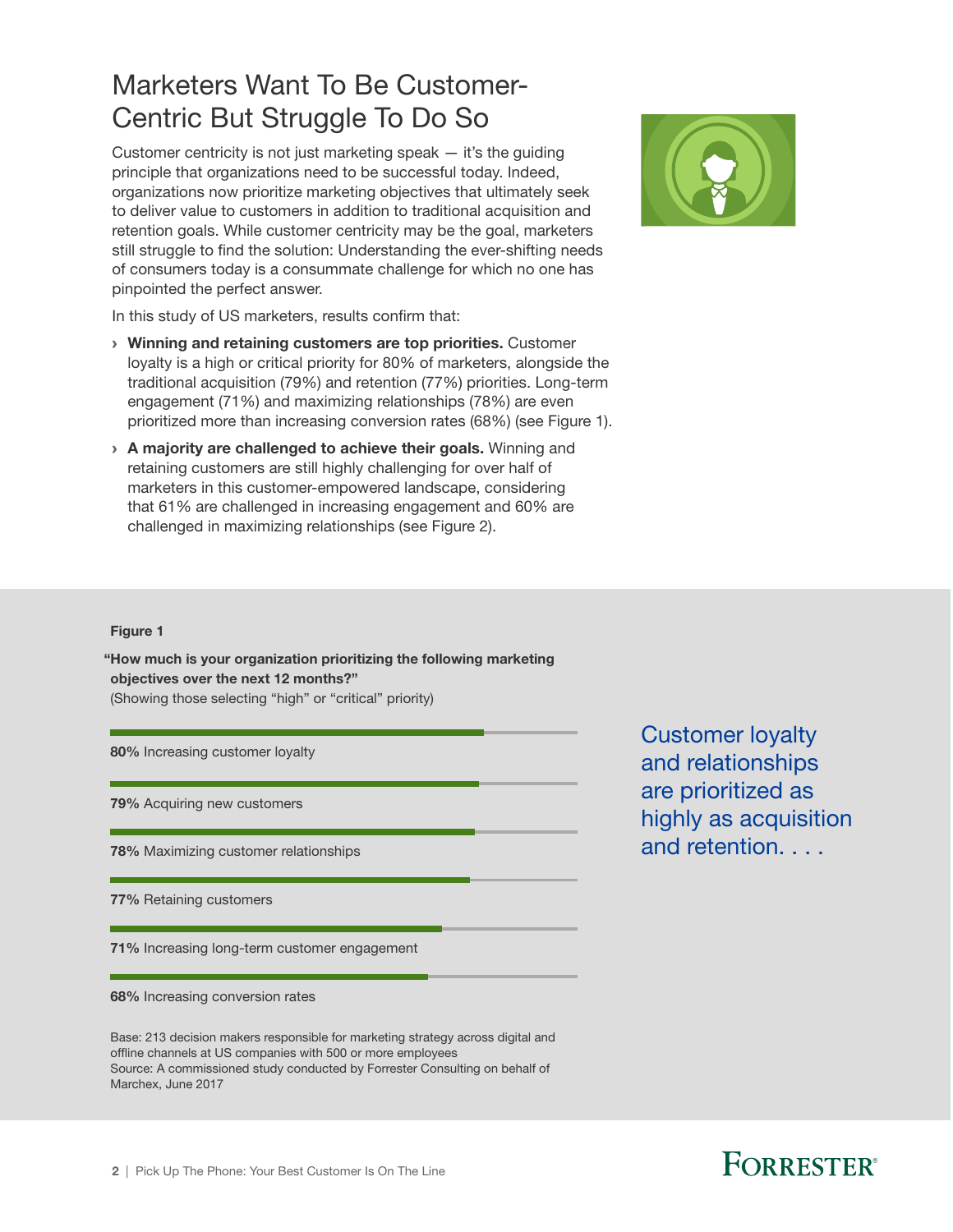"How much of a challenge are the following for your organization?" (Showing those selecting "very" or "extremely" challenging)

63% Acquiring new customers

62% Increasing customer loyalty

61% Increasing long-term customer engagement

60% Maximizing customer relationships

58% Increasing conversion rates

58% Retaining customers

Base: 213 decision makers responsible for marketing strategy across digital and offline channels at US companies with 500 or more employees Source: A commissioned study conducted by Forrester Consulting on behalf of Marchex, June 2017

. . . and are equally as challenging for marketers to master.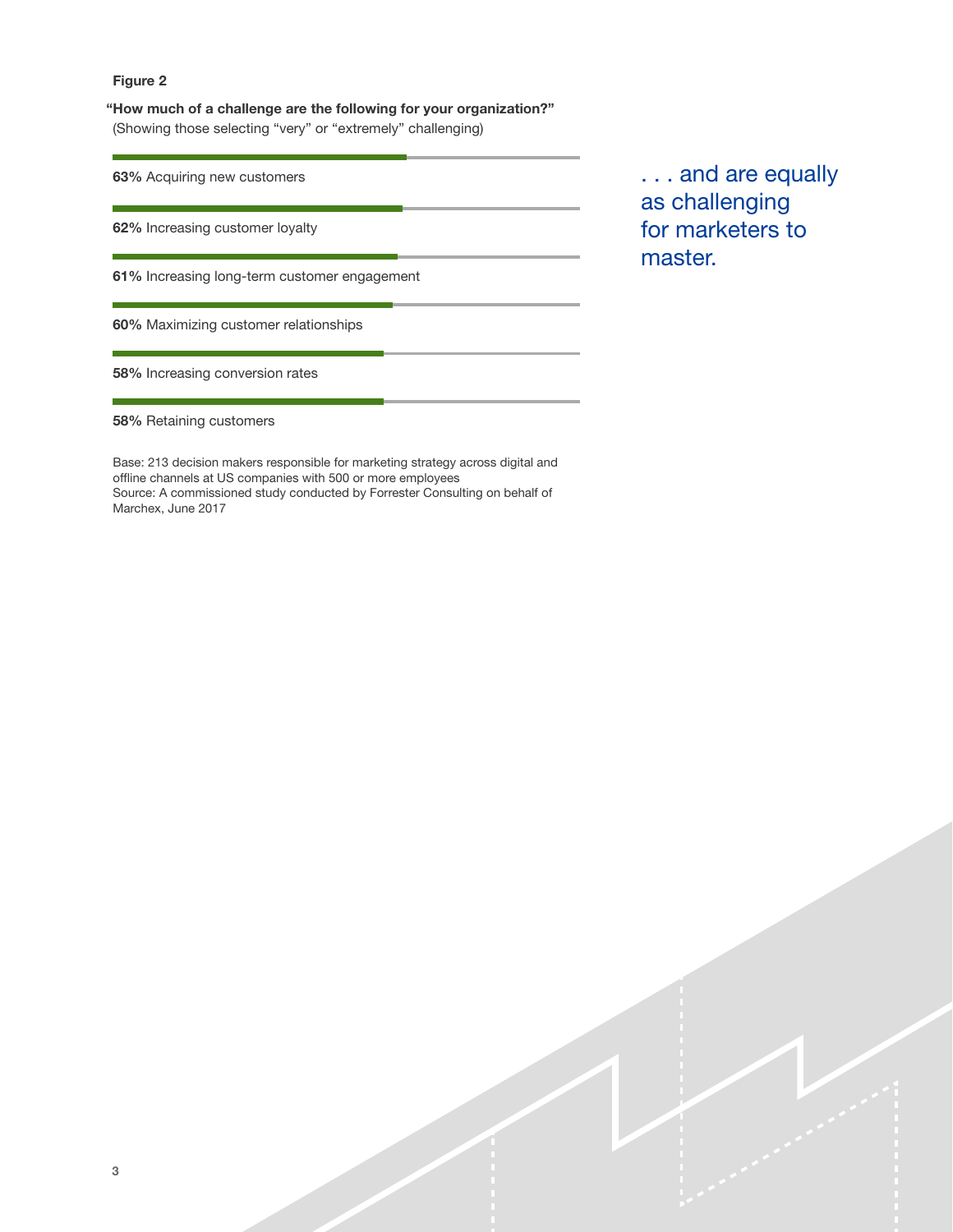# <span id="page-5-0"></span>Marketers Manage Many Customer **Touchpoints**

Marketers are plagued with managing the various channels that customers use to discover, explore, buy, and engage with throughout their life cycle. Additionally, customers like to interact with ads and offers in different ways. This can often distract marketers from identifying and optimizing for the channels and actions that are most valuable.

This study found that marketers have many ways in which they can engage their customers, but no one channel or offer stands out. Specifically, marketers:

- › Use a wide range of channels to engage with customers. More than ever, customers demand that brands offer as many opportunities to interact as possible, based on the time and place of their choosing. In response, marketers are managing an average of eight channels both online and offline (see Figure 3).
- › Offer lots of different actions for a customer to take. Customers want variety in the form of actions they can take to interact with a brand. But this also complicates a marketer's life when understanding the value of customer interactions. For example, the majority of marketers are still using last-click attribution, and the gap between connecting online activity to offline sales has still not been solved (see Figure 4).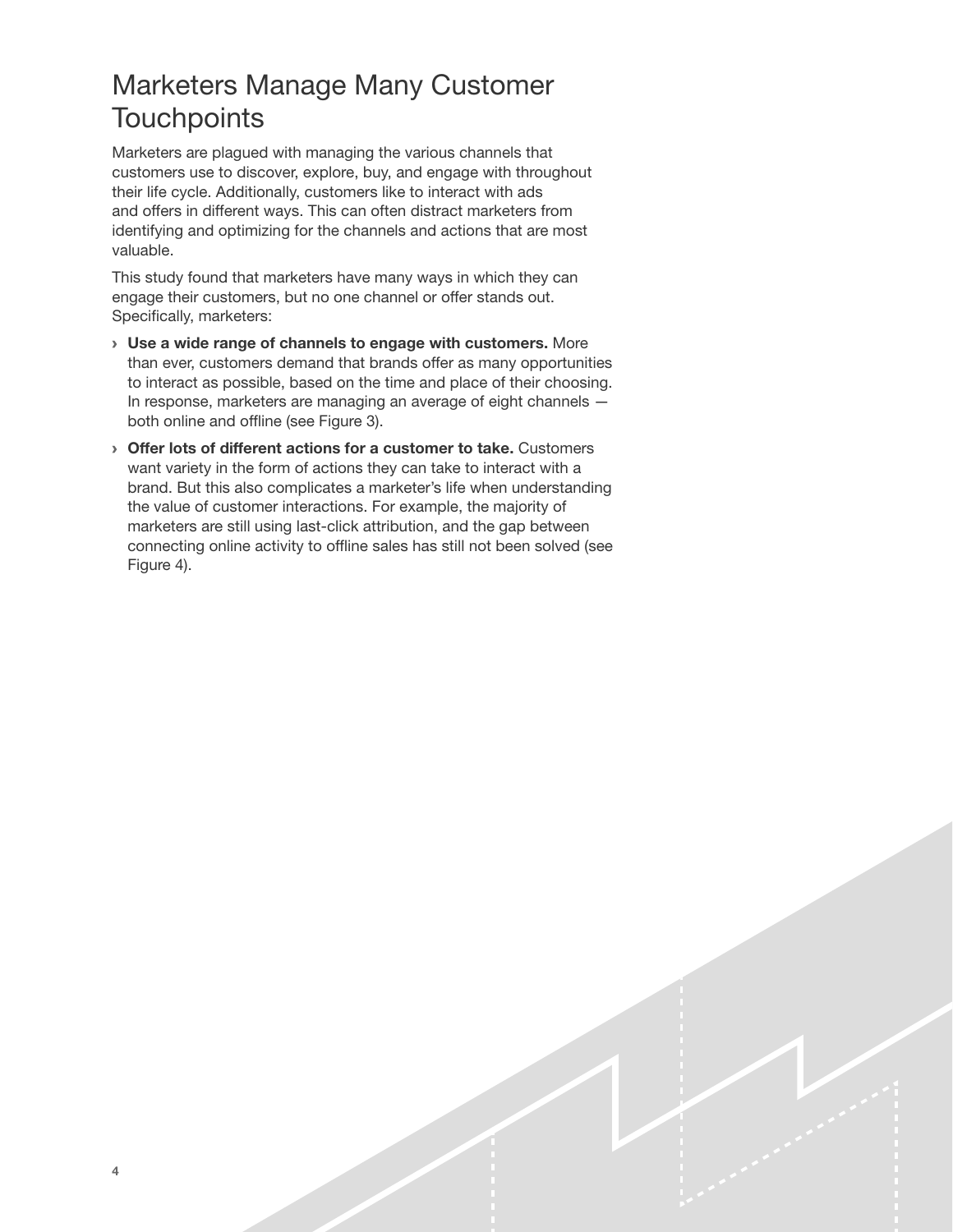"What best describes your organization's use of the following channels for marketing to your customers?"



Average number of channels using or piloting: 7.7

Base: 213 decision makers responsible for marketing strategy across digital and ofine channels at US companies with 500 or more employees

Source: A commissioned study conducted by Forrester Consulting on behalf of Marchex, June 2017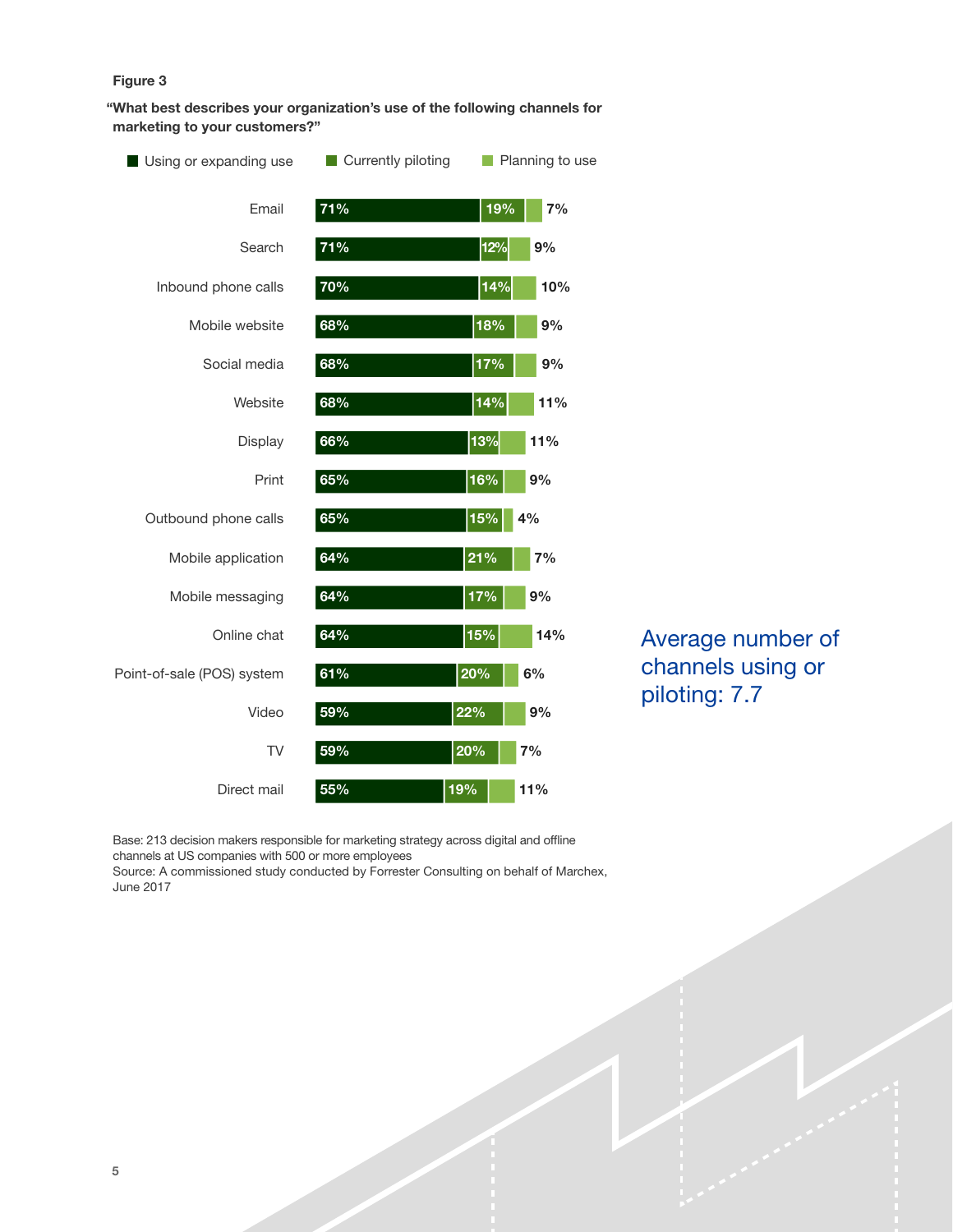"Think of the ads that you serve to customers. What actions do these ads prompt consumers to perform?" (Select all that apply)

62% Enter an email address or other contact information

61% Make an online purchase

60% Access content on a landing page

56% Initiate direct phone calls back to our organization

54% Download a mobile app

Base: 213 decision makers responsible for marketing strategy across digital and ofine channels at US companies with 500 or more employees Source: A commissioned study conducted by Forrester Consulting on behalf of Marchex, June 2017

Average number of actions prompted: 3.0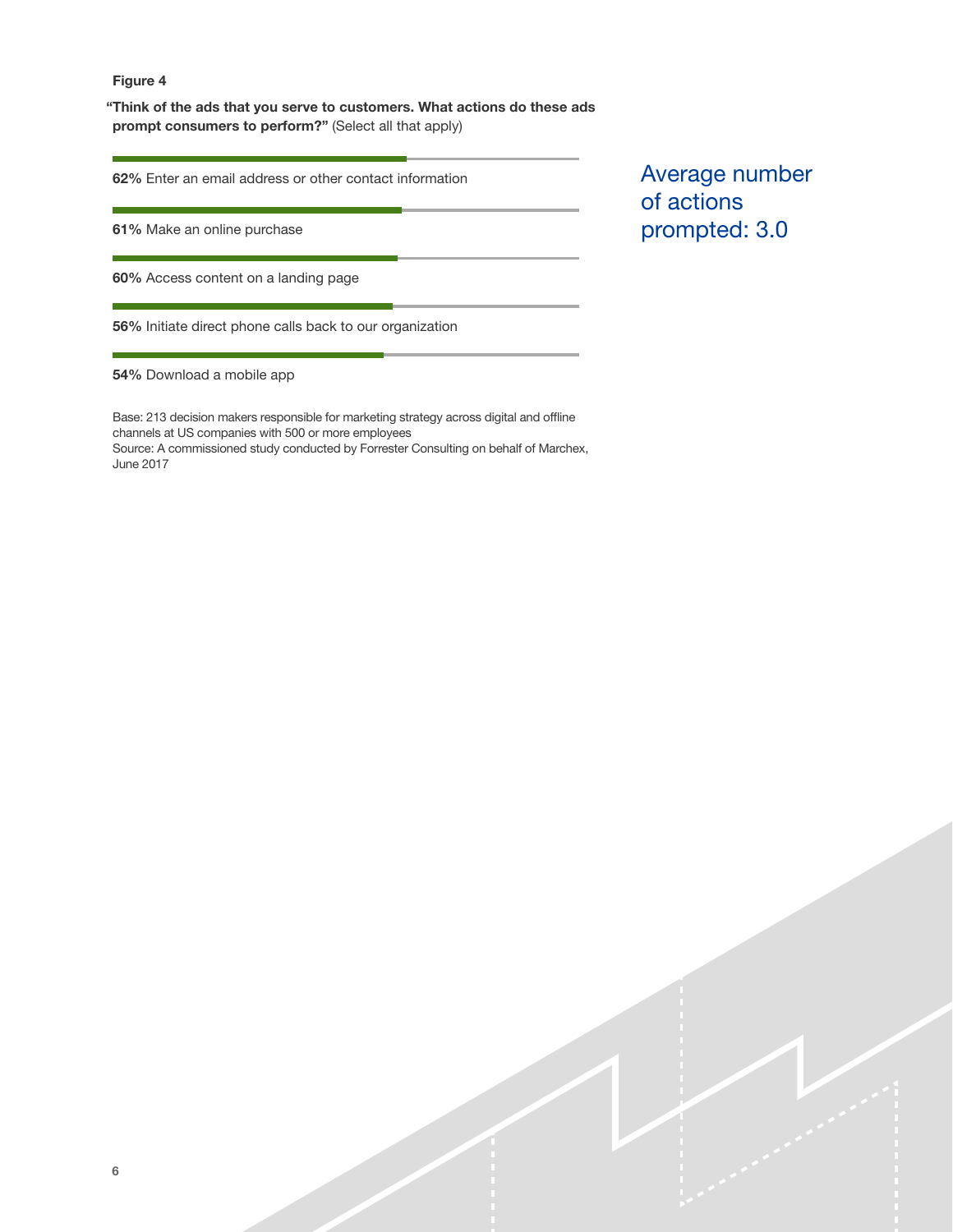# <span id="page-8-0"></span>Marketers Must Prioritize Calling **Customers**

Providing contextually relevant calls to action requires strong facilitation between online and offline channels: A customer may begin interacting with an organization through a display ad but could end up making a purchase over the phone. As such, incorporating offline channels into online plans becomes increasingly important.

To showcase this point, this study focused on the value of customers who initiate inbound phone calls at some point within the customer journey, as well as the importance of phone calls within an organization's marketing channel strategy. As mobile adoption is nearly omnipresent, increased digital engagement through mobile translates to increased inbound calls; mobile searches generated 30 billion calls to businesses in 2013 and will inspire 73 billion more by 2018.<sup>2</sup> This means that customers initiating inbound calls are more likely to be engaged and are more likely to make a purchase. Results from this study confirm that inbound calls:

- › Contribute to over a quarter of all sales. Marketers say that customers who initiate an inbound call at some point in the customer journey comprise an average of 27% of their overall sales (see Figure 5).
- › Increase the ability of other channels to engage customers. Marketers from organizations that use ads that prompt their customers to initiate an inbound call report that their other channels — online and offline — are more effective at increasing customer engagement than those who are not employing ads that prompt a call (see Figure 6).

### Figure 5

"Think about sales where, at any point during the customer journey, a customer initiated an inbound phone call. What percentage of your organization's overall sales does this account for?"



Base: 207 decision makers responsible for marketing strategy across digital and offline channels at US companies with 500 or more employees Source: A commissioned study conducted by Forrester Consulting on behalf of Marchex, June 2017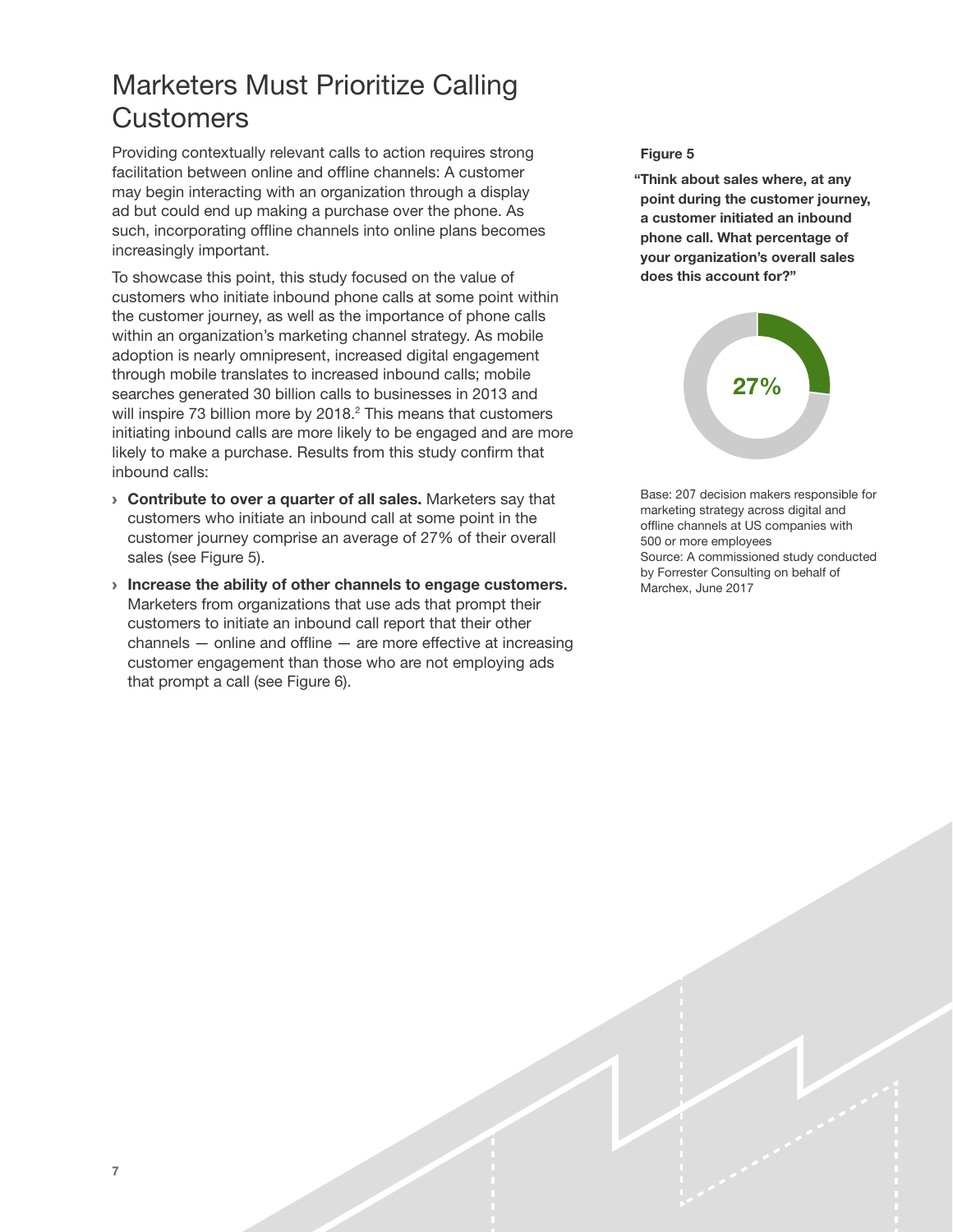### CUSTOMERS WHO INITIATE A PHONE CALL ARE MORE VALUABLE

A customer who is more engaged with a brand will convert faster, spend more, and have a higher retention rate than one who is less engaged. As such, the more engaged phone customer is more likely to convert faster, spend more, and churn less — making these customers more valuable to organizations.

Marketers in this study indicate that, compared with the rest of their customers, those who initiate inbound calls during the course of the customer journey (see Figure 7):

- **Convert faster.** Sixty percent of marketers say that those who initiate an inbound call convert an average of 30% faster.
- **> Spend more.** Sixty percent of marketers say that those who initiate an inbound call spend an average of 28% more.
- > Have a higher retention rate. Fifty-four percent of marketers say that those who initiate an inbound call have a 28% higher retention rate.

### Figure 6

"Based on the metrics/key performance indicators (KPIs) that you use, how effective are the marketing channels that you currently use in increasing customer engagement?" (Showing those selecting "very" or "extremely" effective)

- Have ads that prompt customers to initiate phone calls back to the organization
- Do not have ads that prompt customers to initiate phone calls back to the organization



Base: 70 to 110 decision makers responsible for marketing strategy across digital and ofine channels at US companies with 500 or more employeesSource: A commissioned study conducted by Forrester Consulting on behalf of Marchex, June 2017

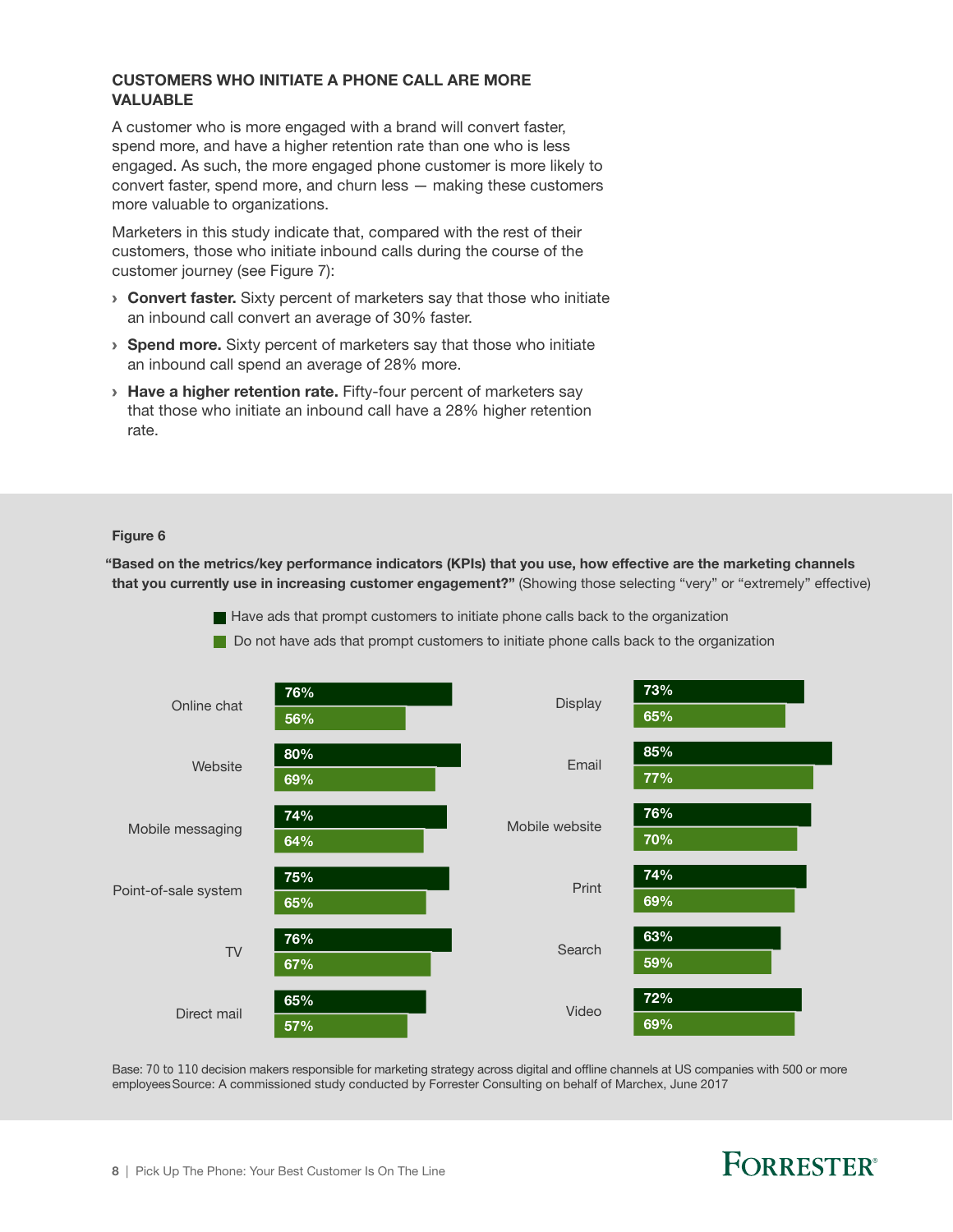"Thinking again about *those customers who initiated an inbound phone call,* please select the response that most accurately completes the sentences below in relation to your experience within your organization."



Base: 197 decision makers responsible for marketing strategy across digital and ofine channels at US companies with 500 or more employees Note: Percentages may not total 100 because of rounding.

Source: A commissioned study conducted by Forrester Consulting on behalf of Marchex, June 2017



Base: 118 decision makers responsible for marketing strategy across digital and offline channels at US companies with 500 or more employees who say customers who initiate inbound calls convert faster



Base: 91 decision makers responsible for marketing strategy across digital and offline channels at US companies with 500 or more employees who say customers who initiate inbound calls spend more



average 28% higher.

Base: 106 decision makers responsible for marketing strategy across digital and offline channels at US companies with 500 or more employees who say customers who initiate inbound calls have a higher retention rate

Source: A commissioned study conducted by Forrester Consulting on behalf of Marchex, June 2017

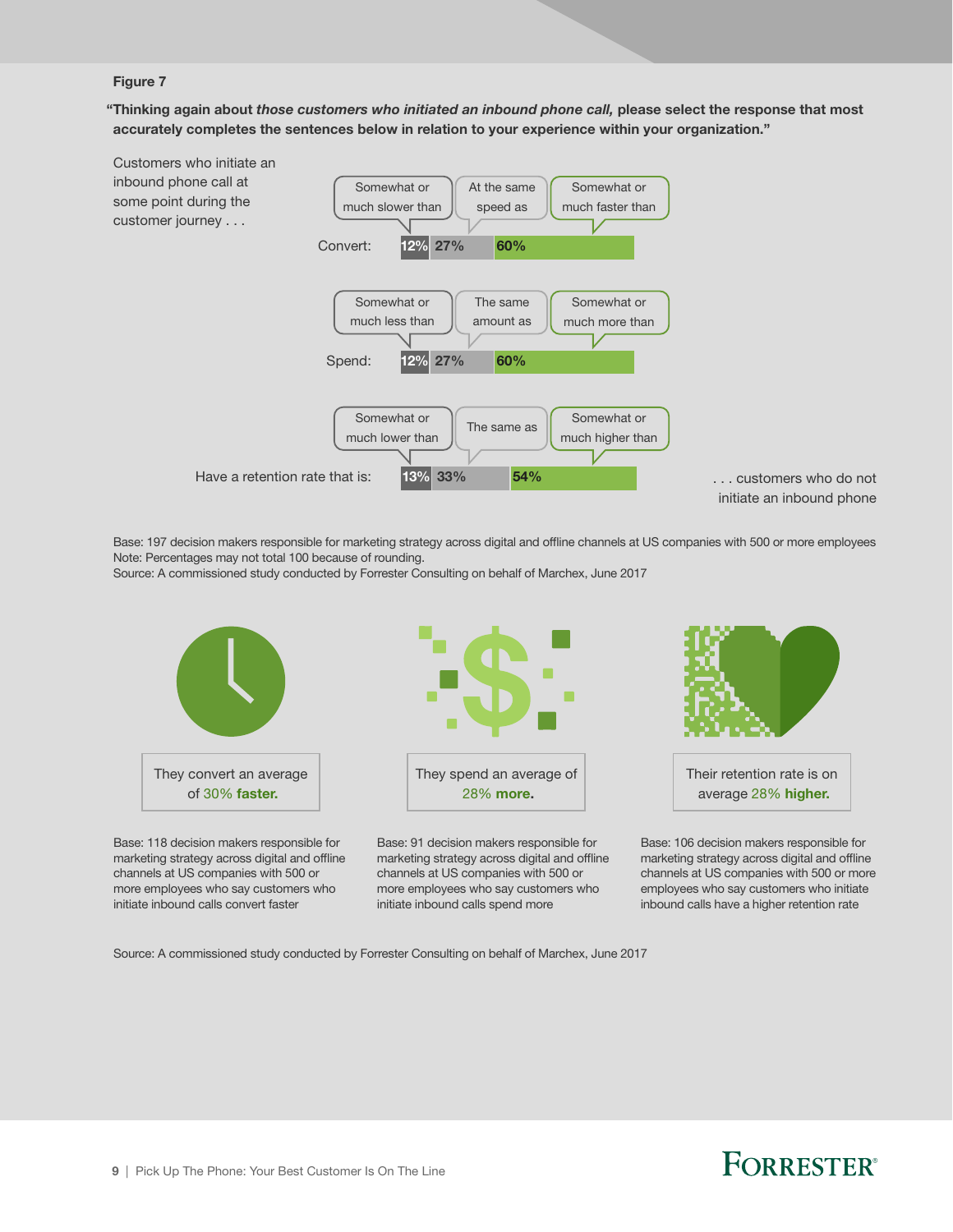# Key Recommendations

Sophisticated marketers will realize that they need to prioritize customers who dial into their call centers or directly to their businesses, and marketers should not forget about the rich data that can be tracked from those phone conversations. B2C marketers should look to leverage phone data from the best customers to:

<span id="page-11-0"></span>

Optimize marketing campaigns. Data from phone calls can help marketers understand keywords that are semantically related as well as how certain offers drive phone calls. This information should be funneled back into existing marketing campaigns to test and optimize advertising programs.



Understand voice search potential. There is no doubt that voice searches on both mobile and home-based agents are on the rise. And the way customers search via voice is different from how they search through text. Marketers should consider the questions customers are asking over the phone and use those questions to shape content strategy to enable discovery on intelligent agents.



**Shape business strategy.** There are more phone calls than ever coming in to businesses. Customers look to simple human interactions to help them make decisions. In a post-digital world, marketers' new remit is to be human, helpful, and handy. Business leaders need to consider how they can accomplish each of those objectives starting with phone interactions with their customers.

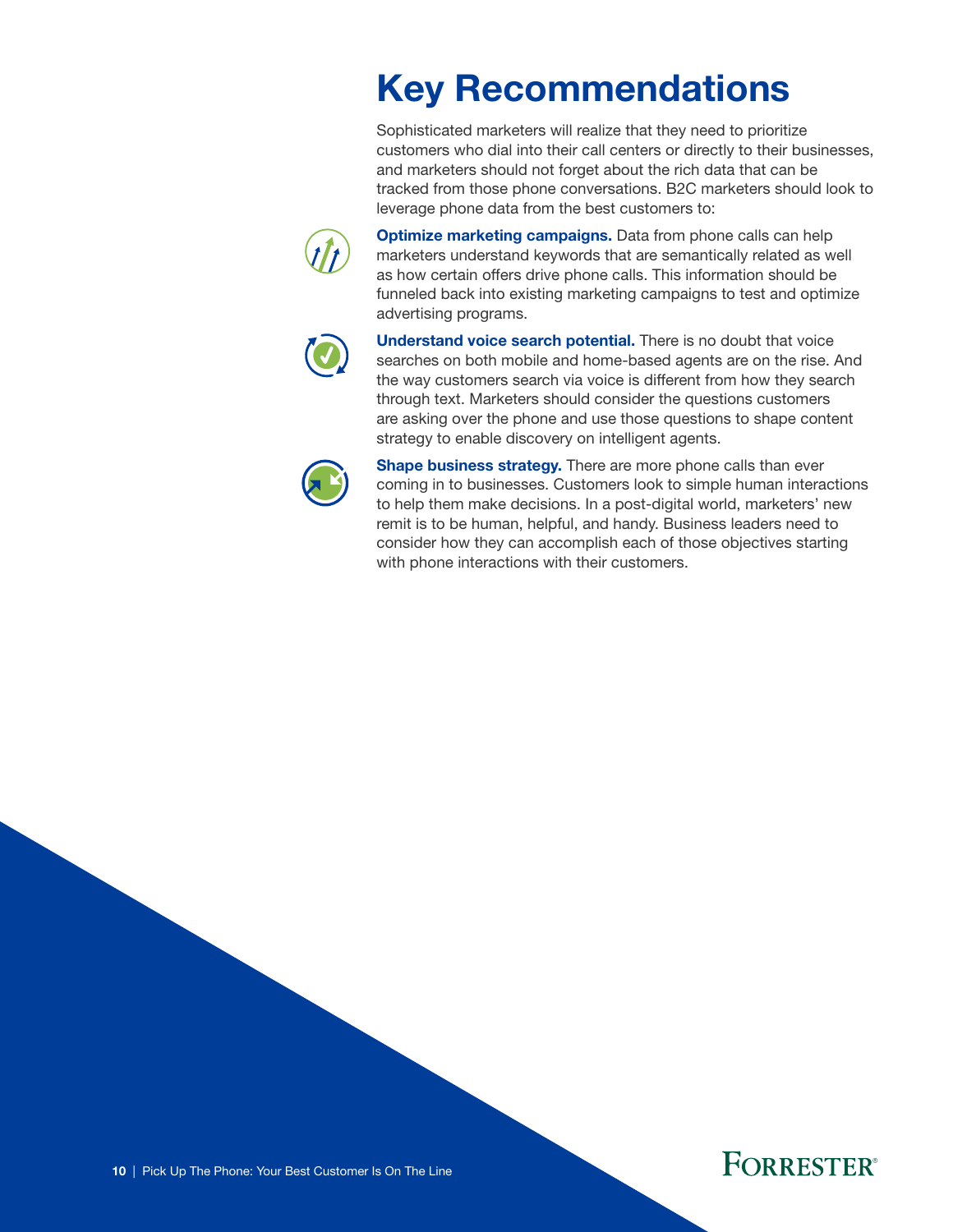# <span id="page-12-0"></span>Appendix A: Methodology

Appendix B: Demographics/Data

In this study, Forrester conducted an online survey of 213 marketing decision makers in organizations with 500 or more employees in the US. These individuals were managers or higher with decision-making authority over strategy across both online and offline channels. Questions provided to the respondents asked about their organizations' overall marketing priorities, challenges faced, channels used, and channel performance. The study began in May 2017 and was completed in June 2017.

# 100% from US



Base: 213 decision makers responsible for marketing strategy across digital and ofine channels at US companies with 500 or more employees Source: A commissioned study conducted by Forrester Consulting on behalf of Marchex, June 2017

# **FORRESTER®**